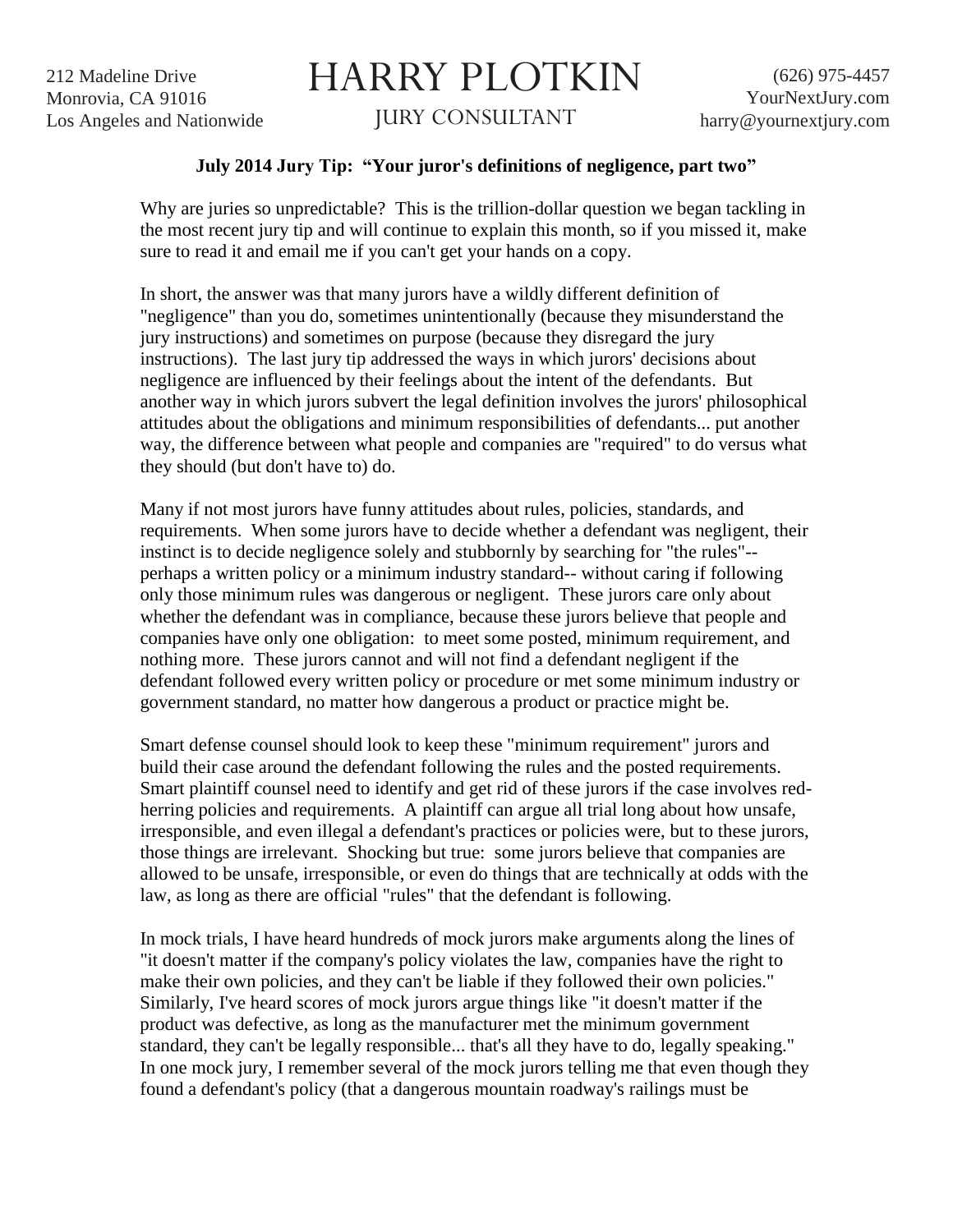replaced within 8 days) to be incredibly dangerous and irresponsible, they believed that the defendant was not negligent because the plaintiff drove over a cliff without a railing 7 days after the railing was removed.

But there's another group of jurors who define negligence a completely different, but equally artificial way: by wanting to know what other people and companies are doing, and by comparing defendant's practices and conduct to what is "common." To these jurors, negligence is defined not as doing something objectively dangerous or unlawful or irresponsible, but as doing something MORE dangerous or unlawful or irresponsible than everyone else.

Said another way, some jurors believe that a practice is not negligent if "everyone else is doing it." If you've ever discussed the use of performance enhancing drugs with sports fans, or aggressive tax write-offs with an accountant, or aggressive business practices with a cynical business person, you've probably found that there are some people who are quick to excuse and justify rule-breaking if "everyone else is doing it." When people with these attitudes serve on juries, they will impose the same beliefs they have about Lance Armstrong, Barry Bonds, companies cooking the books, or insider trading on your defendant: to excuse it if they perceive it as "common" and to condemn it if they perceive it as "crossing the line." And to these jurors, that "line" has nothing to do with the objective law and everything to do with what they perceive others to be doing.

During jury selection, you'll want to identify who these jurors are and, more importantly, figure out where their "line" is, meaning what they perceive to be "common" and "acceptable" in the environment your trial involves. Do they believe that many or most drivers exceed the speed limit? That many or most companies spy on the competition or poach employees to get trade secrets? That many or most hospitals are too understaffed to give exceptional care to patients? The negligence of the similarly-situated shouldn't matter, but it does when certain types of jurors assess negligence of a single defendant. In a number of financial fraud mock trials, I've seen deliberating mock jurors excusing certain business practices they acknowledged were illegal because "lots of companies do that" but finding liability for other illegal practices because they "crossed the line of what most companies do." I remember one mock juror excusing under-the-table payments and spending company money on personal purchases as "widespread" but condemning equally illegal practices simply because "I haven't seen an executive do that before."

So you need to understand that some jurors-- cynical, jaded ones-- will draw the line between negligence and acceptable in a different spot than the law draws it. Knowing this, it is critical not only that you identify which jurors are cynical, but that you incorporate their expectations into how you present your case. Plaintiff lawyers need to show cynical jurors that this particular defendant's conduct isn't just unlawful, but also beyond what "most" companies or "responsible people" do. Defense lawyers would benefit from picking jurors who have seen the same kind of practices in the community or business world, or to find ways (through witnesses or experts) to demonstrate that it's widespread and not uncommon.